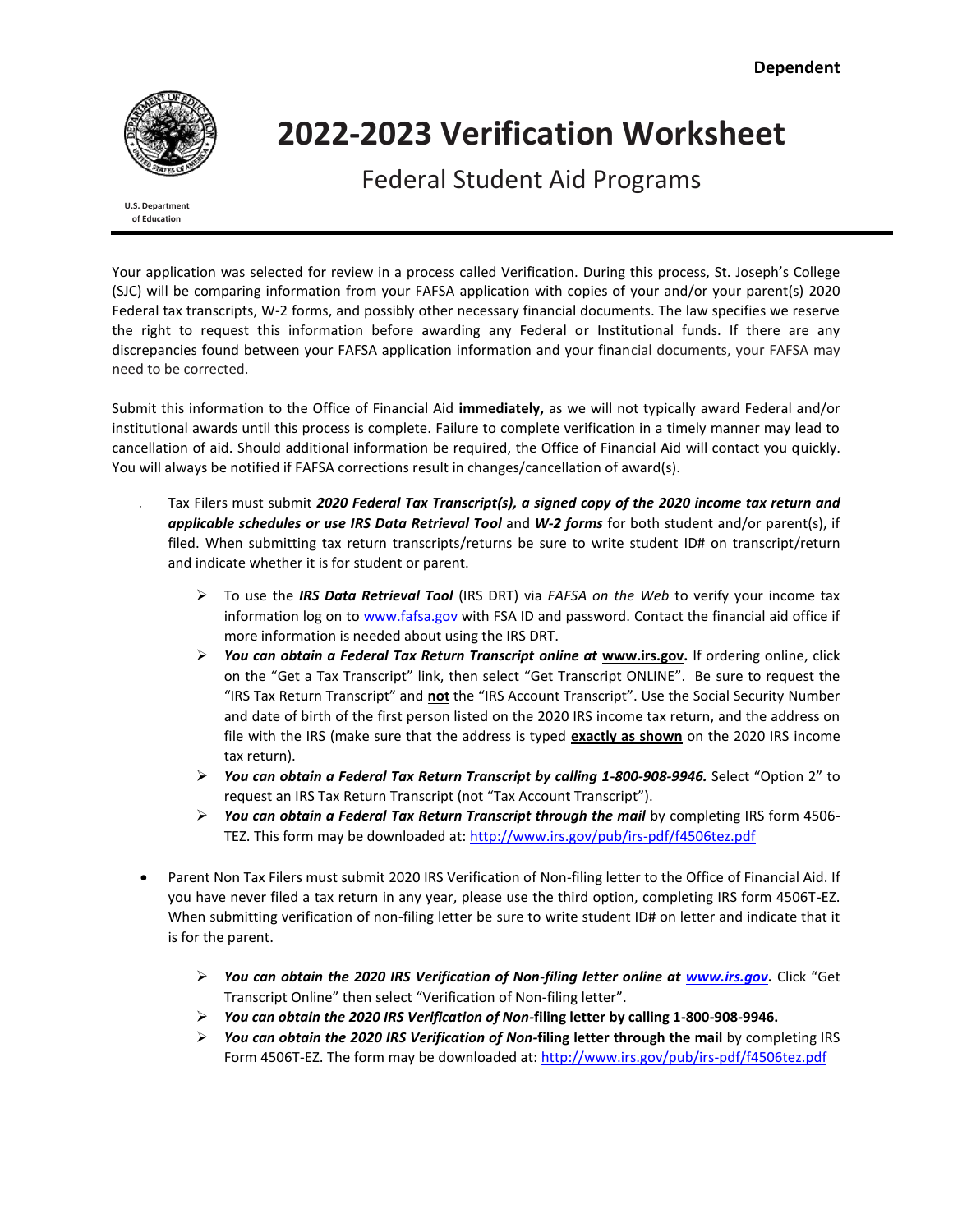# **2022‐2023 Verification Worksheet**

# Federal Student Aid Programs

| <b>Student Information</b> |                   |          |                                  |  |
|----------------------------|-------------------|----------|----------------------------------|--|
|                            |                   |          |                                  |  |
| Last Name                  | <b>First Name</b> | M.I.     | SJC ID or Social Security Number |  |
| Address (include Apt. #)   |                   |          | Date of Birth                    |  |
| City                       | State             | Zip Code | Phone Number (Include Area Code) |  |
| <b>Family Information</b>  |                   |          |                                  |  |

## **In the space(s) below, please list everyone in your household including:**

- Yourself (even if you don't live with your parent[s])
- Your parent(s) (including step-parents)
- Your parents' other children *if* (a) your parents will provide *more than half their support*  between July 1, 2022 and June 30, 2023 *or* (b) the children would be required to provide parental information when applying for Federal Student Aid
- Other people if they now live with your parents, your parents *provide more than half their support* and will continue to provide their support between July 1, 2022 and June 30, 2023
- Write in the name of the college for any household member, excluding your parent(s), who will be attending at least half time between July 1, 2022 and June 30, 2023, and will be enrolled in a degree, diploma, or certificate program. If you need more space, attach a separate page.

| <b>Full Name</b> | Age | Relationship | College              |
|------------------|-----|--------------|----------------------|
|                  |     | Self         | St. Joseph's College |
|                  |     |              |                      |
|                  |     |              |                      |
|                  |     |              |                      |
|                  |     |              |                      |
|                  |     |              |                      |
|                  |     |              |                      |

*Please continue to next page*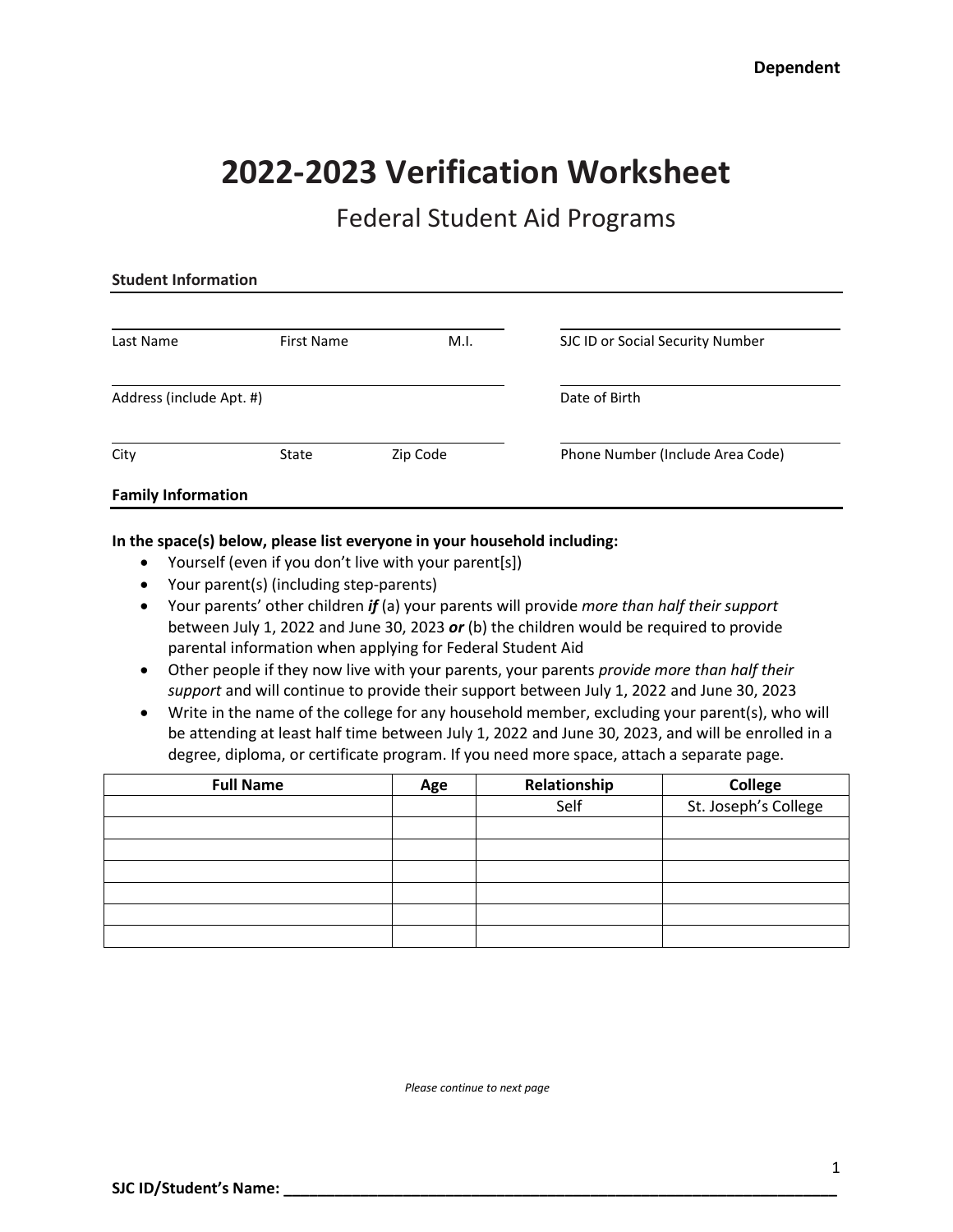# **Student Income Information for Nontax Filers**

Check the box that best describes your status for 2020:

 $\Box$  The student was not employed and had no income earned from work in 2020.

 $\Box$  The student was employed in 2020 and has listed the names of all employers in the box below, the amount earned from each employer in 2020, and whether an IRS W-2 form is provided.

| Employer's Name                 | <b>Amount Earned</b> | IRS W-2 Provided? |
|---------------------------------|----------------------|-------------------|
| Suzy's Auto Body Shop (example) | \$2,000              | Yes               |
|                                 |                      |                   |
|                                 |                      |                   |
|                                 |                      |                   |
|                                 |                      |                   |

# **Complete a Student Non Tax Filer Form indicating that the student did not, and was not required to file a 2020 federal tax return.**

**Please select one:**

 **\_\_\_** Check here if Student Non Tax Filer Form is provided.

\_\_\_ Check here if Student Non Tax Filer Form will be provided later.

#### **Student Income Information for Tax Filers**

Check the box that best describes your status for 2020:

- The student filed a 2020 Federal Tax Return and has used the IRS DRT in the *FAFSA on the Web* to transfer 2020 IRS income tax return information into the students FAFSA. A copy of the student W-2 is attached.
- The student filed a 2020 Federal Tax Return and has not yet used the IRS DRT in *FAFSA on the Web*, but will use the tool to transfer 2020 IRS income tax return information into the student's FAFSA. A copy of the student W-2 is attached.
- The student filed a 2020 Federal Tax Return and is unable or chooses not to use the IRS DRT in *FAFSA on the Web*, and instead will provide the school with a **2020 IRS Tax Return Transcript(s) or signed copy of 2020 Federal Tax Returns.** A copy of the student W-2 is attached.

#### **If second or third box checked, provide IRS Tax Return Transcript(s)/Tax Returns.**

#### **Please select one:**

- \_\_\_ Check here if a 2020 IRS Tax Return Transcript(s)/returns are provided.
- \_\_\_ Check here if a 2020 IRS Tax Return Transcript(s).returns will be provided later.

*Please continue to next page*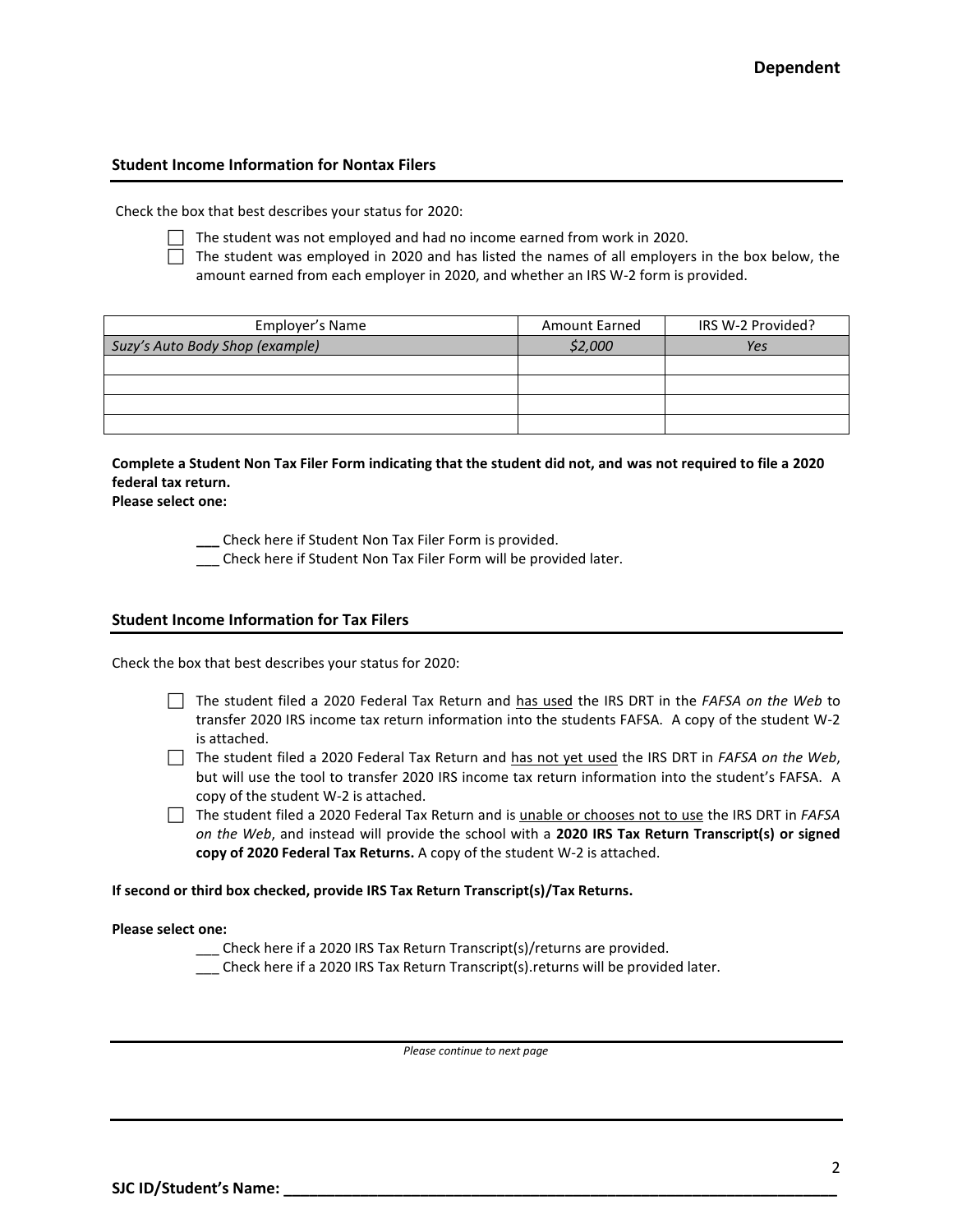## **Parent(s)' Income Information for Non Tax Filers**

Check the box that best describes your status for 2020:



 $\Box$  Neither parent was employed nor had income earned from work in 2020.

 $\Box$  One or both parents were employed in 2020 and have listed below the names of all employers, the amount earned from each employer in 2020, and whether an IRS W-2 form is provided. (Provide copies of all 2020 IRS W-2 forms issued to the parents by their employers). List every employer even if the employer did not issue and IRS W-2 form.

| Employer's Name                 | <b>Amount Earned</b> | IRS W-2 Provided? |
|---------------------------------|----------------------|-------------------|
| Suzy's Auto Body Shop (example) | \$2,000              | Yes               |
|                                 |                      |                   |
|                                 |                      |                   |
|                                 |                      |                   |
|                                 |                      |                   |

**Provide documentation from the IRS or other relevant tax authority dated on or after October 1, 2020 that indicates a 2020 IRS income tax return was not filed with the IRS or other relevant tax authority. See Page 1 for instructions.**

#### **Please select one:**

\_\_\_ Check here if confirmation of nonfiling is provided.

\_\_\_ Check here if confirmation of nonfiling will be provided later.

### **Parent(s)' Income Information for Tax Filers**

Check the box that best describes your status for 2020:

- The parent(s) filed a 2020 Federal Tax Return and have used the IRS DRT in the *FAFSA on the Web* to transfer 2020 IRS income tax return information into the students FAFSA. Copies of the parent(s) W-2 are attached.
- The parent(s) filed a 2020 Federal Tax Return and have not yet used the IRS DRT in *FAFSA on the Web*, but will use the tool to transfer 2020 IRS income tax return information into the student's FAFSA once the 2020 IRS income tax return has been filed. Copies of the parent(s) W-2 are attached.
- $\Box$  The parent(s) filed a 2020 Federal Tax Return and are unable or choose not to use the IRS DRT in *FAFSA on the Web*, and instead will provide the school with a **2020 IRS Tax Return Transcript(s) or signed copy of the Federal Tax Return.** Copies of the parent(s) W-2 are attached.

**If second or third box checked, provide IRS Tax Return Transcript(s)/Tax Return. See page 1 for instructions.**

#### **Please select one:**

- \_\_\_ Check here if a 2020 IRS Tax Return Transcript(s)/Tax Return is provided.
- \_\_\_ Check here if a 2020 IRS Tax Return Transcript(s)/Tax Return will be provided later.

*Please continue to next page*